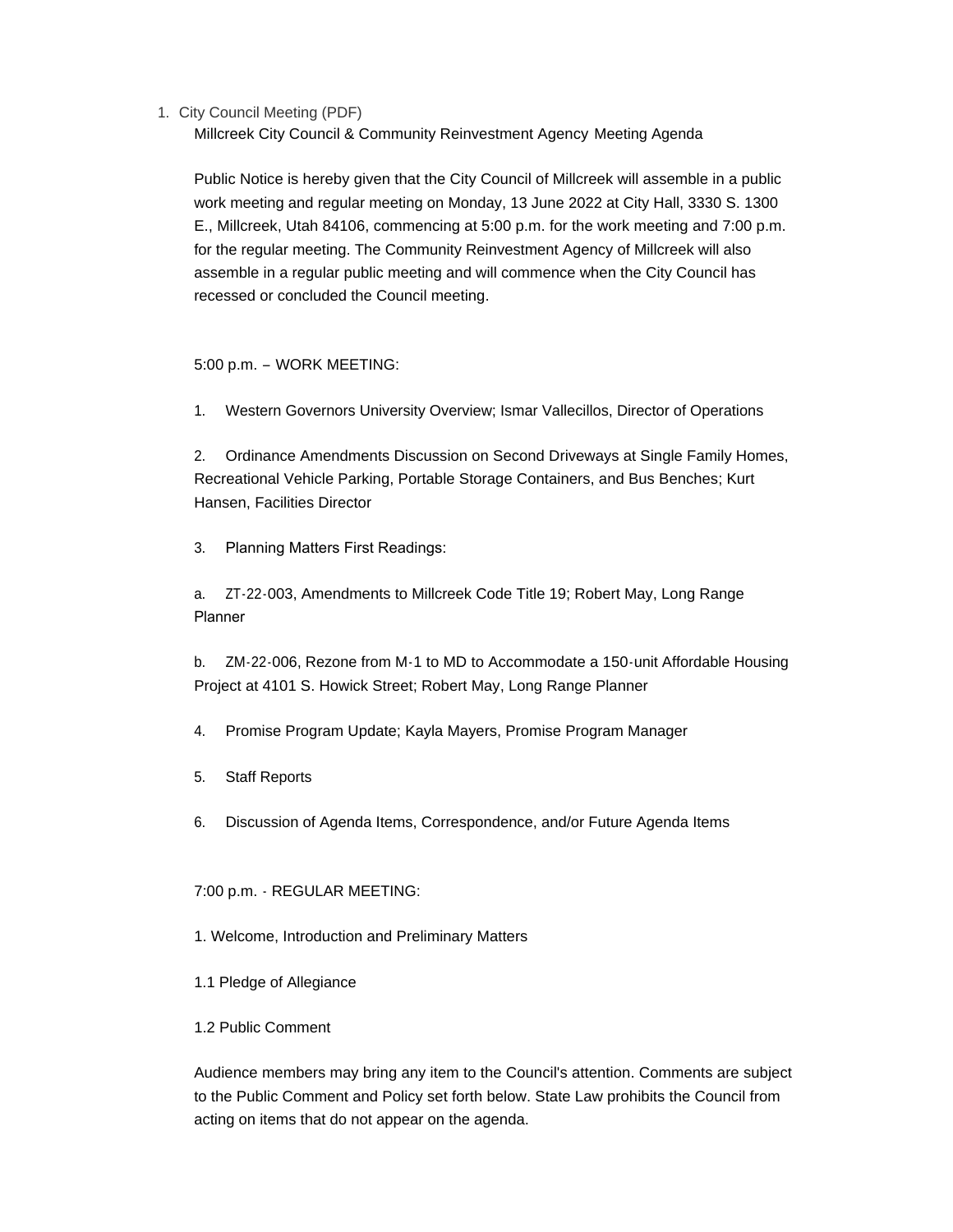## 1.3 World Refugee Day 2022 Proclamation

1.4 Juneteenth Proclamation

## 2. Planning Matters

2.1 Discussion and Consideration of Resolution 22-12, Approving an Interlocal Cooperative Agreement with Salt Lake County for Amendment No. 5 to Agreement for Addressing Services

## 3. Financial Matters

3.1 Public Hearing to Consider a Monetary Contribution of Up to \$45,000 to the Community Councils, Up to \$150,000 to Utah Venture Outdoors, and Up to \$15,000 to the Utah Rivers Council

3.2 Discussion and Consideration of Ordinance 22-27, Approving a Monetary Contribution of Up to \$45,000 to the Community Councils, Up to \$150,000 to Utah Venture Outdoors, and Up to \$15,000 to the Utah Rivers Council

3.3 Discussion and Consideration of Resolution 22-14, Accepting the Utah Outdoor Recreation Grant in the Amount of \$200,000 to Assist in Building the Climbing Wall on Millcreek City Hall, Located at 1330 E Chambers Avenue, Millcreek, Utah

# 4. Business Matters

4.1 Discussion and Consideration of Ordinance 22-28, Amending Quorum Verification Requirements to Participate in Electronic Meetings of the Council

4.2 Discussion and Consideration of Resolution 22-13, Authorizing and Directing the City to Intervene in the Tree Farm Lawsuit Against Salt Lake County

### 5. Reports

# 5.1 Mayor's Report

# 5.2 City Council Member Reports

### 5.3 Staff Reports

6. Consent Agenda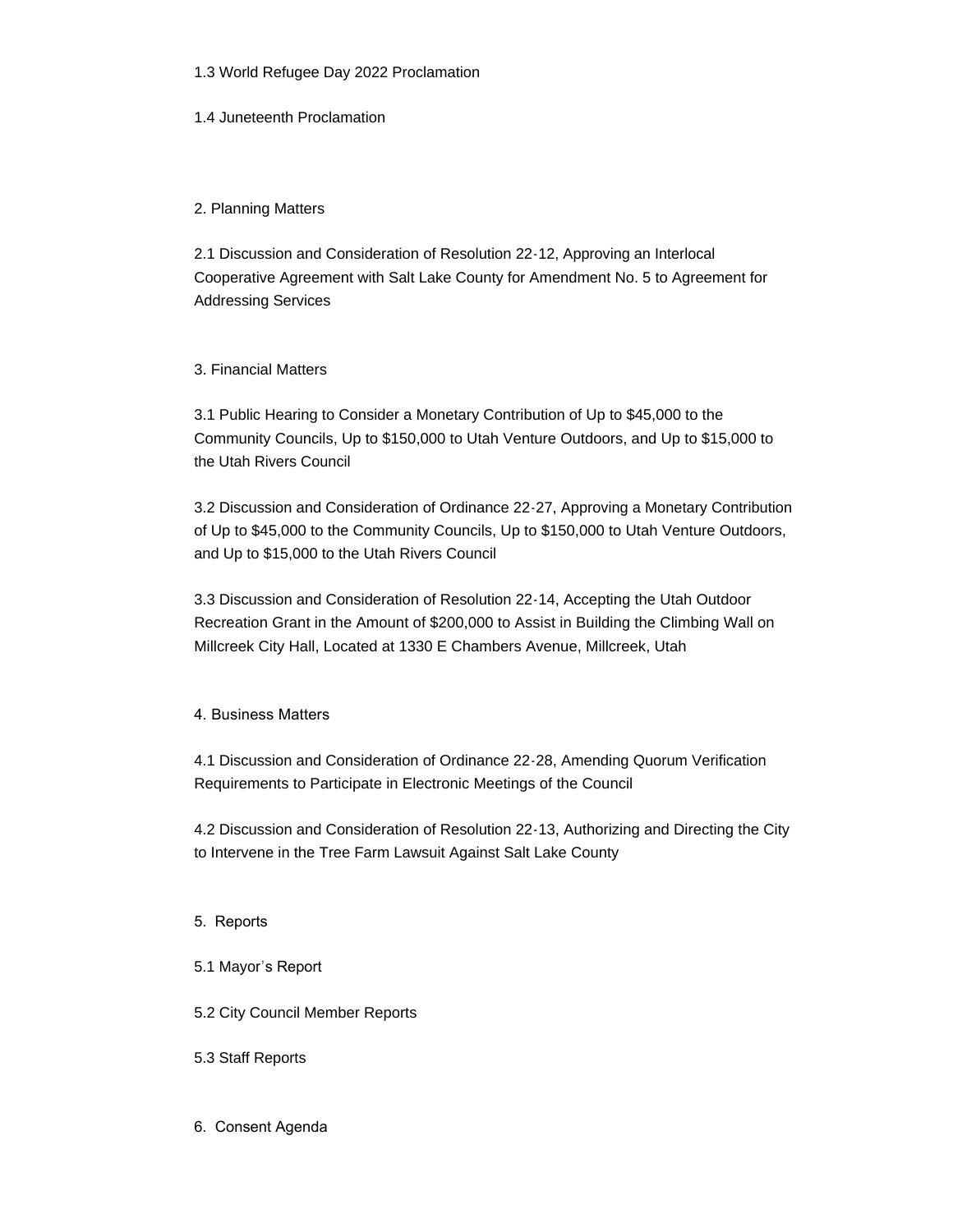6.1 Approval of May 18, 2022 Special Meeting Minutes

- 7. New Items for Subsequent Consideration
- 8. Calendar of Upcoming Events
- Planning Commission Mtg., 6/15/22, 5:00 p.m.
- City Council Mtg., 6/27/22, 7:00 p.m.
- 9. Closed Session (If Needed)

The Council may convene in a closed session to discuss items as provided by Utah Code Ann. §52-4-205.

10. Adjournment

#### Community Reinvestment Agency Convening

1. Discussion and Consideration of Resolution 22-09, Adopting the Community Reinvestment Agency Annual Budget for the Fiscal Year Beginning July 1, 2022, and Ending June 30, 2023

2. Adjournment

In accordance with the Americans with Disabilities Act, Millcreek will make reasonable accommodation for participation in the meeting. Individuals may request assistance by contacting the ADA Coordinator, 801-214-2751 or khansen@millcreek.us, at least 48 hours in advance of the meeting.

Public Comment Policy and Procedure: The purpose of public comment is to allow citizens to address items on the agenda. Citizens requesting to address the Council may be asked to complete a written comment form and present it to the City Recorder. In general, the Chair will allow an individual two minutes to address the Council. A spokesperson, recognized as representing a group in attendance, may be allowed up to five minutes. At the conclusion of the citizen comment time, the Chair may direct staff to assist the citizen on the issue presented; direct the citizen to the proper administrative department(s); or take no action. This policy also applies to all public hearings. Citizens may also submit written requests (outlining their issue) for an item to be considered at a future council meeting. The Chair may place the item on the agenda under citizen comments; direct staff to assist the citizen; direct the citizen to the proper administrative departments; or take no action. Public comment can be submitted via the City's website